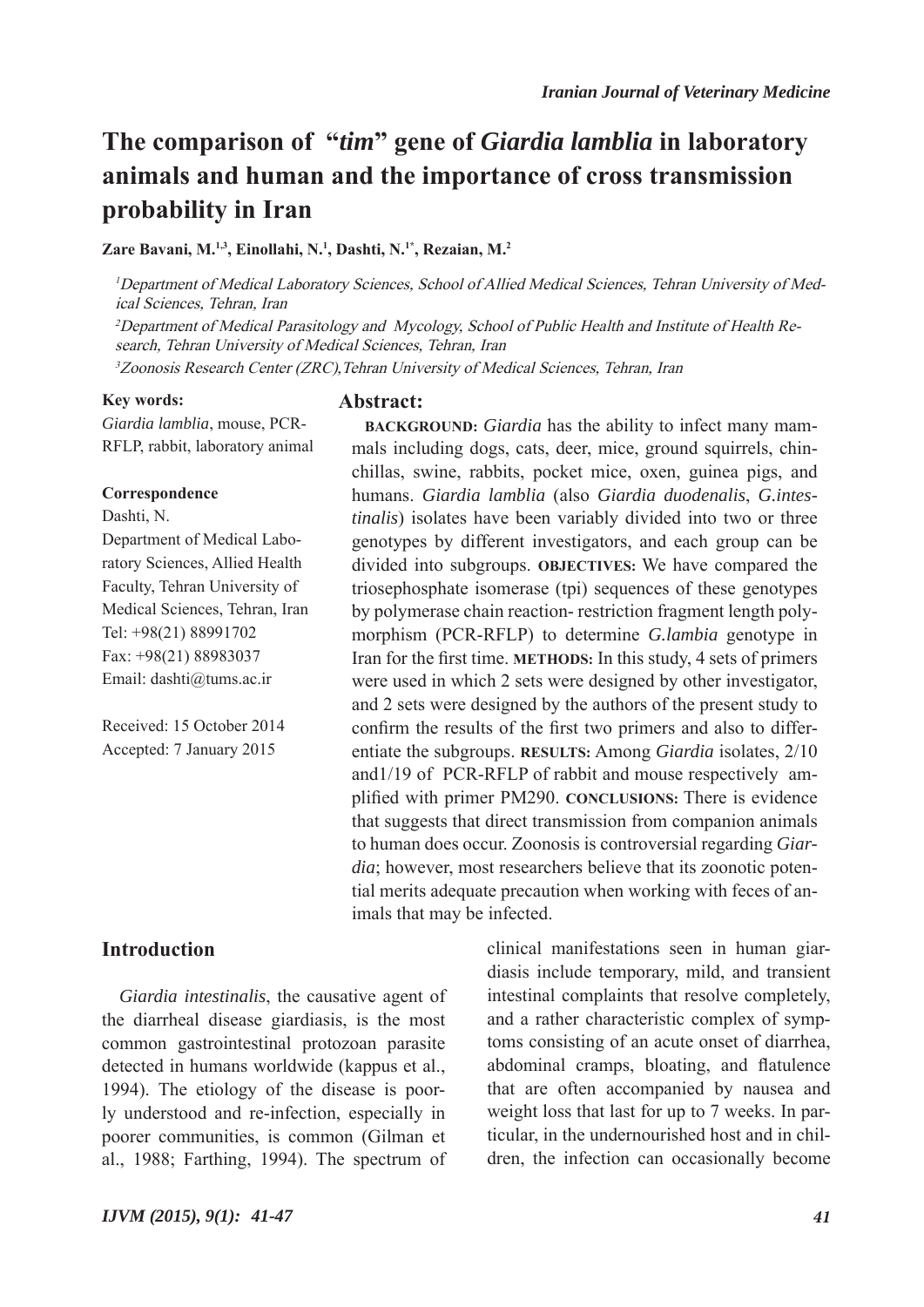chronic with profound diarrhea, weight loss, malabsorption, and failure to thrive (Farthing, 1994). The Factors determining the variability in clinical outcome in giardiasis are still poorly understood (Buret, 1994). Host factors, such as immune status, nutritional status, and age, as well as differences in virulence and pathogenicity of *Giardia* strains are recognized as important determinants for the severity of infection (Thompson et al., 1993; Buret, 1994). However, no, or only limited, differences in phenotypic traits such as parasite growth, the parasite influence on host growth, and pathogencity have been found between asymptomatic and symptomatic isolates of *G.duodenalis*  in vivo and in vitro studies (cedilla-Rivera et al., 1989).

*Giardia* exists in two forms, the trophozoite and the cyst. *Giardia duodenalis*, originally regarded as a commensal organism, is the etiologic agent of giardiasis, a gastrointestinal disease of humans and animals. Transmission is by the fecal-oral route. Both humans and animals may become infected either by direct fecal ingestion or by the ingestion of contaminated water or food. Freshly passed cysts are immediately infective. The ingestion of a mere ten or fewer *Giardia* cysts is enough to cause infection. The most common sign is chronic or intermittent foul-smelling bowel diarrhea. Diarrhea is usually lightly colored, greasy, and mixed with mucus. Diarrhea is not usually watery and does not generally contain blood.

Defined previously as *G.duodenalis* (Syn *G.lamblia*) on the basis of shared morphological characteristics (Filice, 1952), the species includes organisms that have the ability to infect many mammals including dogs, cats, deer mice, ground squirrels, chinchillas, swine, rabbits, pocket mice, oxen, guinea pigs, and humans (Pantchev et al., 2014). However, this morphological similarity masks significant genetic differences.

Giardiasis causes major public and veterinary health concerns worldwide. Due to its

invariant morphology, investigation on aspects such as host specificity and transmission patterns requires a direct genetic characterization of cysts/ trophozoites from host samples. A number of molecular assays have been developed to help unravel the complex epidemiology of this infection, indicating genetic characterization of *G. duodenalis* isolates has revealed the existence of seven genetic groups (or assemblages), two of which (A and B) (Mayrhofer et al., 1995) are found in both humans and animals; however, the role of animals in the epidemiology of human infection is still unclear. Despite the fact that the zoonotic potential of *Giardia* was recognized by the WHO some 30 years ago, the remaining five (C-G) are host-specific. Sequence-based surveys have identified a number of genotypes within assemblages A and B in animal species, some of which may have zoonotic potential. Recently, however, molecular approaches have been complicated by the recognition of intra-isolate sequence heterogeneity (i.e., "mixed templates" that affect identification of subtypes within each assemblage) and by the unreliable assignment of isolates to *G. duodenalis* assemblages generated by different genetic markers. Assemblage "A" and assemblage "B" include all isolates from humans, and they correspond respectively to group I plus II and groups III plus IV of Andrews et al. (1989), to the "Polish" and "Belgian" genotype of Homan et al. (1992), and to groups 1 plus 2 and group 3 of Nash et al. (1992).

This raises concerns about previous interpretation of genotyping data, especially when single genetic markers have been used. (Cacciò SM, 2008).

Although the genetic distance between both assemblages is larger than that detected between species in other protozoan parasites (Mayrhofer et al., 1995), there are no phenotypic characteristics supporting differentiation into two species (Thompson et al., 2000). However, in most of these studies the geno-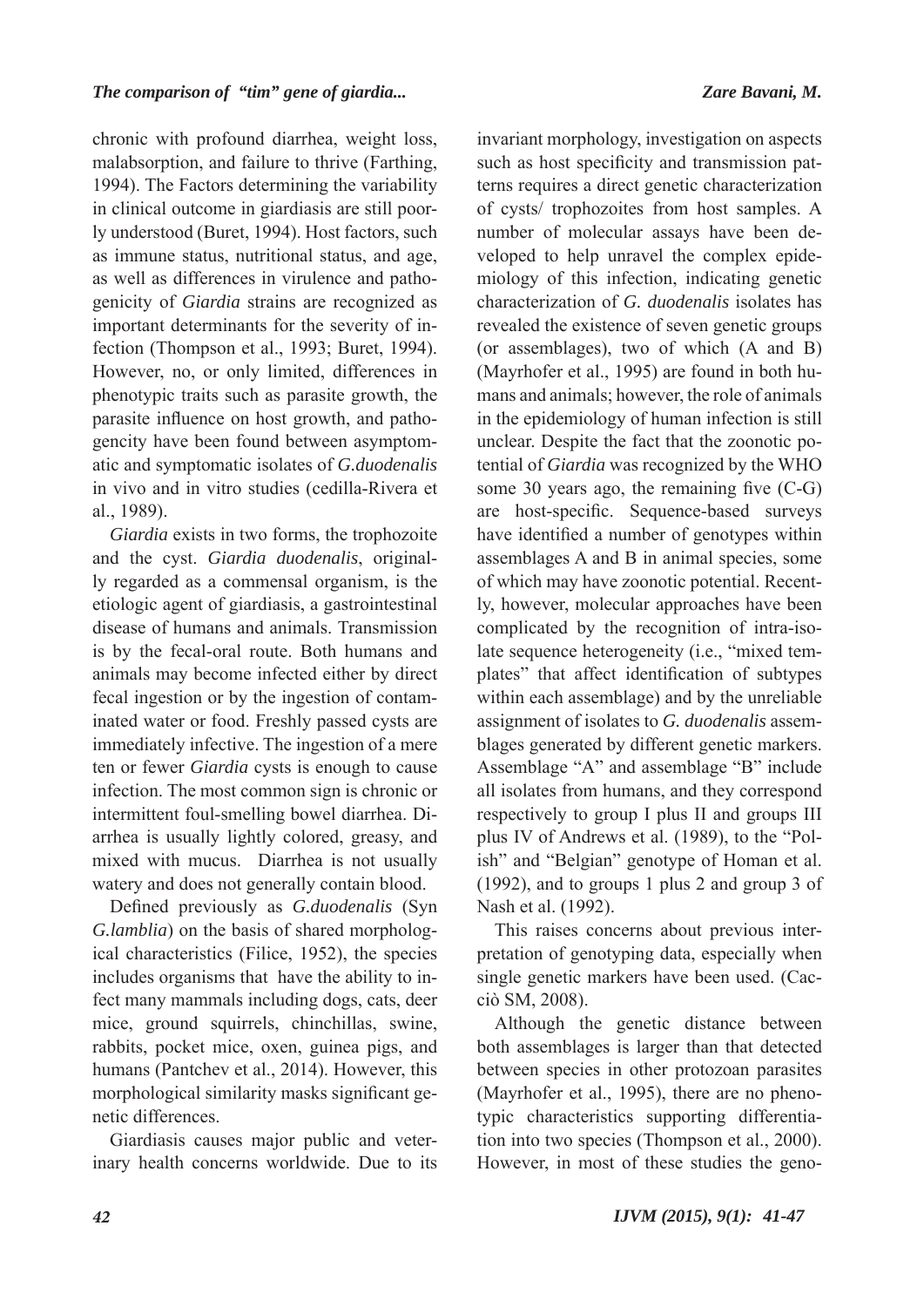type characterization was performed on cultured isolates, a method that heavily selects for isolates from one of the two assemblages (Andrew et al., 1992). Also, most described molecular methods use DNA retrieved from trophozoites established in culture (Nash et al., 1985; Mayrhofer et al., 1992; Morgan et al., 1993; Safaris and Issac-Renton, 1993). Few reported studies have attempted to biotype parasites using DNA from cysts obtained directly from original specimen (Weiss et al., 1992; Paintlia et al., 1998).

The aim of the present study was to biotype groups of *G.lamblia* in laboratory animals that were used in research and the possibility of cross transmission between human and these animals and the importance of this transmission in research in Iran.

## **Materials and Methods**

Animal - source isolates were obtained from unpreserved fecal specimens from rabbit and mice with laboratory- confirmed- giardiasis. Cysts were purified using sucrose gradient density centrifugation (Thompson et al., 1976).

After treating purified cysts with 0.1N HCl (1 ml of 1:10 cyst suspension and 9ml HCl pH=2) and 3 times washing with sterile distilled water, pellets of cysts were inoculated into borosilicate glass culture tube, previously filled with modified TYIS- 33 medium (Keister, 1983). The culture tubes were incubated at 37°C on slant and examined daily with an inverted microscope until trophozoite formed a compact monolayer on the inner wall of the tubes.

**DNA extraction:** In this study, cysts were frozen and thawed for several times before DNA extraction. DNA extraction was performed using phenol-chloroform method (Sambrook et a1., 1989). Briefly, equal volumes of STE (0.1M Nacl and 1M Tris and 1mM EDTA pH=8), 1% SDS and proteinase K (20mg/ml) were added to each tube. The

tubes were briefly vortexed. The samples were incubated for half an hour at 50°C. After boiling, equal volumes of tris- saturated phenol (pH= 8) were added to each tube. The tubes were shaken for 5 to 15 min and centrifuged at 10000rpm for 5min. The aqueous layers were immediately transferred to clean tubes with equal volumes of chloroform and centrifuged at 12000 rpm for 5min. Each aqueous layer was transferred to a clean tube with an equal volume of sodium acetate (3M sodium acetate pH =5.2). Following the addition of the isopropyl alcohol, the tubes were incubated at -20°C overnight. Samples were centrifuged at 12000 rpm for 10min, and pellets were then rinsed in of 70% ethanol, centrifuged at 12000 rpm for 5min. The pellets were allowed to dry, and then sterile distilled water was added to each tube.

**PCR** parameters: Using a system that distinguishes sequence differences in the metabolic enzyme, triosephosphate isomerase (tpi), DNA collected from cyst was amplified using 2 sets of primers (PM290-F/PM290-R) and (PM924-F/PM924-R) was designed to distinguish group 2 and subgroups of it.

After optimization of PCRs with primer sets PM924 and PM290 for MgCl2 concentration, and annealing temperature, the following conditions were found to be optimal for both PCRs: 0.5U Taq DNA Polymerase (Cinagen, Tehran, Iran), 100 mol of each of deoxynucleotide triphosphates (dNTP), 0.5 M of forward and reverse primers, 1.5 mM MgCl2 for PM 924 and 3 mM MgCl2 for PM 290 in a 50 μl reaction mixture. Amplifications were performed on a Curbet Gradient thermal cycler (C.R. Australia) under the following conditions for the PCR: 94°C for 5 min, then 35 cycles comprising 94°C for 30 sec at 58.5°C for PM924 and 52.5°C for PM290 and 30 sec at 72°C; and a final extension of 5 min at 72°C. The sequences of primers for "tpi" gene amplification for group 2 and its subgroups are as follows: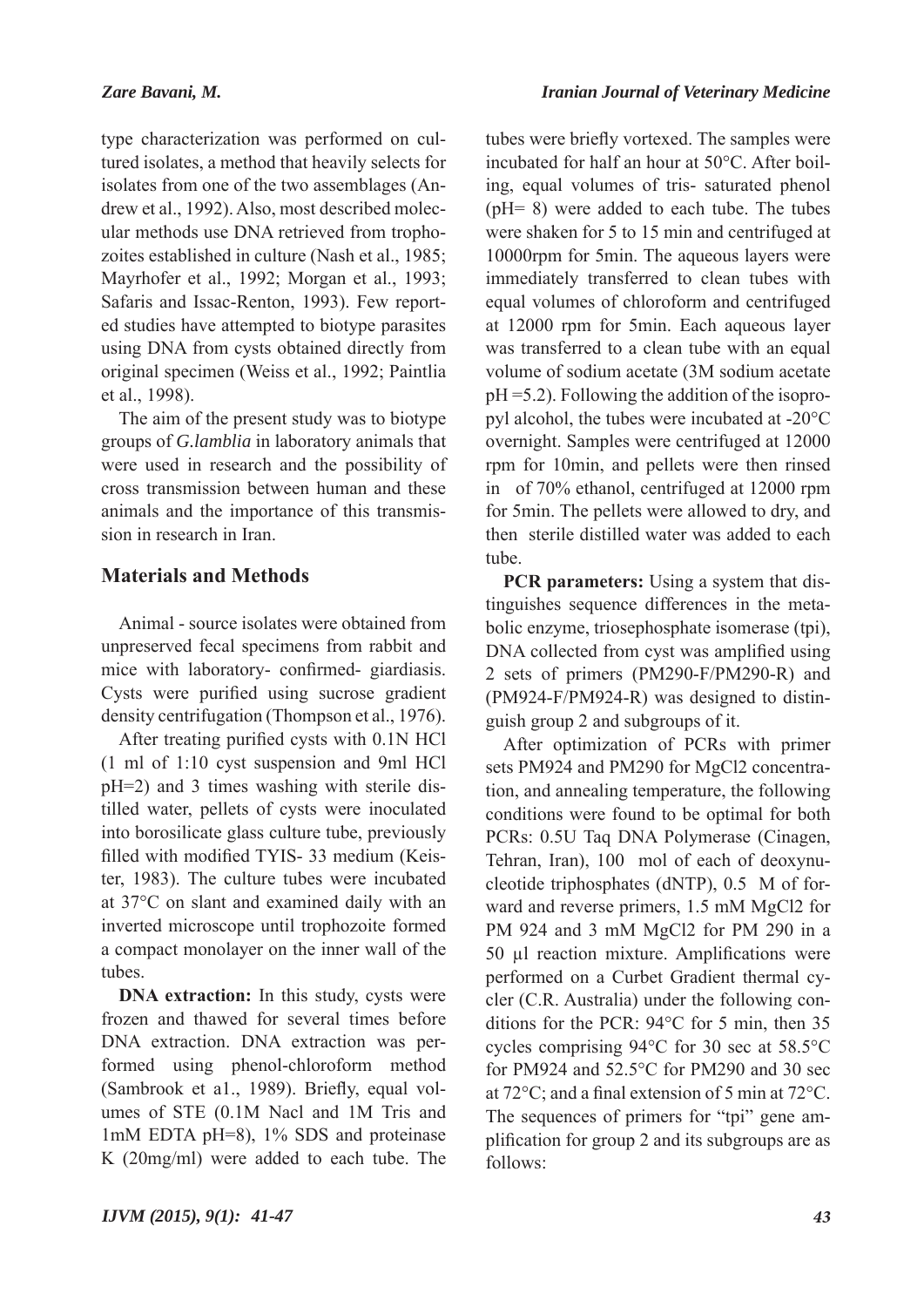

Figure 1. PCR- RFLP result of Human cyst on silver stained 8% PAGE. Lanes 1 and 5: DNA Molecular weight marker. VIII (Roche), Lane 2:RFLP of 924 bp with *RsaI* (Roche), Lane 3: :RFLP of 924 bp with *AvaI* (Roche) Lanes 4:RFLP of 290 bps with with *RsaI*.



Figure 3. PCR-RFLP result of PM290-F/PM290-R PCR product (290 bp) of Mouse cyst on silver stained 8% PAGE. Lane 1: DNA molecular weight marker. VIII (Roche), Lane 2: 290 bp fragment, Lane 3; RFLP of 290 bp with *RsaI* (Roche), Lane 4 : RFLP of 290 bp with *AvaI* (Roche). (The blobs in all wells that include RFLP samples are caused by the enzyme in silver stained).

PM290-F(5΄-GCCATTGCTGCCCA-CAAGAT - 3΄)

PM290-R (5'-GTCATCCCCTTTTCTA-GAGC - 3΄)

PM 924-F (5'-TCATGCACCGTGATTTG-GAC- 3΄)

PM 924-R(5'-AGTTGCTTCCATTGGC-CGAT-3΄)

For detection of amplified products, PCR products were electrophoresed on ethidium



Figure 2. PCR-RFLP result of PM290-F/PM290-R PCR product (290 bp) of Rabbit cyst on silver stained 8% PAGE. Lane 1: 290 bp fragment, Lane 2; RFLP of 290 bp with *RsaI*  (Roche), Lane3 : RFLP of 290 bp with *AvaI* (Roche), Lane 4: DNA molecular weight marker. VIII (Roche) (The blobs in all wells that include RFLP samples are caused by the enzyme in silver stained).

bromide 2% agarose gels and visualized on UVP translaminator (UVI Tec England).

Using DNAsis software program, the restriction enzymes *RsaI* and *AvaI* were selected to digest the 924bp and the 290 bp amplification products. Digestion of 924 bp PCR products of PM924-F/PM 924-R Primers with *RsaI* and *AvaI* enzy mefor isolates AC#U57897 and AC# L02120 are as follows: *RsaI*: 65, 97,101,297,364 and 65,97,297,465 and for *AvaI*: 119,213,592 and 119,805 respectively.

Digestion of 290 bp PCR Products of PM240-F/PM 290-R Primers with *RsaI* enzyme for isolates AC# 069558, AC#069559, AC#L02120 or AC# U57897 (together) are as follows: 123,167 and 58,65,69,98 and 58,65,167 respectively.

 Ten microliter aliquots of PCR products were digested at 37°C for 2.5hr, using 4U restriction endonuclease (Fermentas) in a 25 μl final volume of the appropriate digestion reaction mixture.

Digestion products were analyzed by 8% polyacrylamide gel electrophoresis (PAGE) and the bands were visualized by silver- nitrate staining.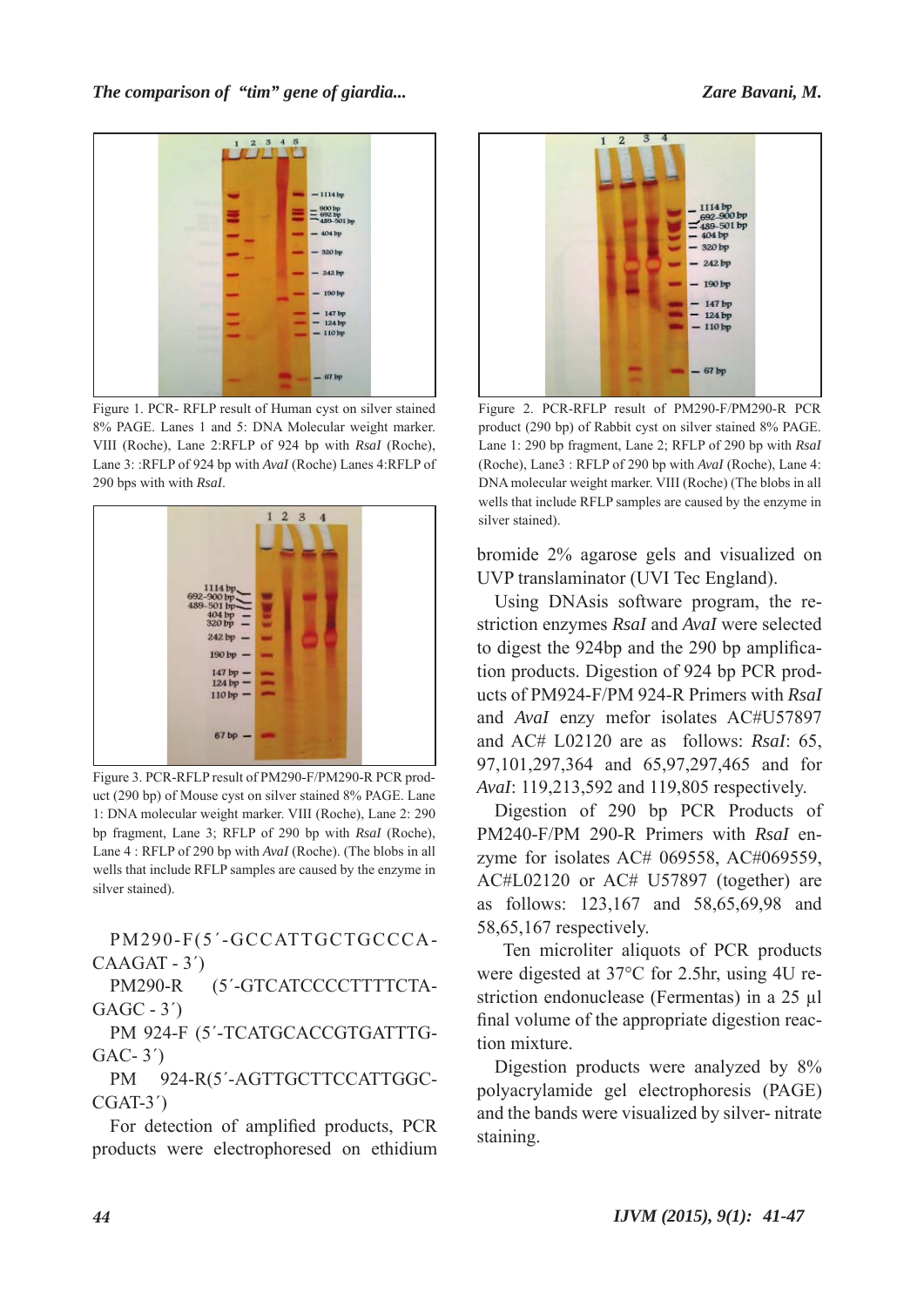#### *Iranian Journal of Veterinary Medicine*

## **Results**

Two sets of primers were designed to differentiate between these *Giardia* isolates. The PM924 primer set was used to differentiate between AC#L0210 (WB) and AC#U57897 (JH) isolates, and PM290 primer set was used to differentiate between C#AF069559 and AC#AF069558. DNA from 10 isolates with rabbit origin and 19 isolates with mice (souri) origin were used for PCR. Only 2 samples from rabbit and 1 sample from souri were successfully amplified by PCR.

The findings indicate that none of the animal isolates cultured in axenic culture media TYIS-33. Human isolates from axenic culture (trophozoites) and from cysts amplified with either PM924 and PM290 or only PM290 (Fig.1). 2/10 rabbit (Fig. 2) and 1/19 souri (Fig.3). origin cysts amplified only with primer PM290.

## **Discussion**

This study constitutes the first description of biotyping of *Giardia lamblia* in Iran.

The TPI- based genotype tool is also useful in epidemiologic investigations of giardiasis in humans (Thompson, 2000; Irshad M.Sulaiman, 2003).

Triosphosphate isomerase is a glycolytic enzyme whose catalytic mechanism has been thoroughly studied. The "tpi" sequences of many species, including several parasites have been reported (Lodi et al., 1994; Lu et al., 2002). Using a variety of genetic-based methods; *G.lamblia* isolates have been divided into three genotypes, called groups 1, 2, and 3. (Nash, 1992). Their representative isolates are WB, JH, and GS, respectively, and they are registered in the GenBank. The accession numbers are L02120 (WB), U57897 (JH), and L02116 (GS). The tim (tpi) sequence of the three genotypes were compared by Lu et al. (1998) who showed that groups 1 and 2 were

very similar, while group 3 was markedly different from the other two groups.

A recent study of sporad cases of human giardiasis used a tpi- based PCR- RFLP genotyping tool of the 33 tpi-PCR-positive infected patients, 21 (64%) were infected with assemblage B, 9 (27%) with assemblage A, and 3 (9%) samples were mixed infections of assemblages A and B (Amar CFL et al., 2002).

A study in Australia also showed that 30% of children were infected with isolates of *G.duodenalis* that were genotyped as assemblage A, and 70% had isolates that were genotyped as assemblage B. Statistical analysis revealed that children infected with *Giardia* isolates from assemblage A were 26 times more likely to have diarrhea than those with assemblage B organism. (Thompson, 2002).

Our results from *Giardia* infection in Iran are in contrast with those of these investigators.

Is *Giardia* a zoonotic concern? There is evidence that suggests that direct transmission from companion animals to humans does occur. Zoonosis is controversial regarding *Giardia*; however, most researchers believe that its zoonotic potential merits adequate precaution when working with feces of animals that may be infected. In this study, partial sequence similarity was observed between human "tpi" gene and the animals tested.

*Giardia* is a potential health concern for both man and animals. Correct measures should always be employed in order to properly diagnose, control, and treat giardiasis. Much work has been done in the area of *Giardia* research; nevertheless, there is still much to be done. Preventing and controlling giardiasis will require the joint efforts of both human veterinary medical professionals. The zoonotic potential of both assemblages A and B is evident when studied at the level of assemblages, sub-assemblages, and even at each single locus. Although the zoonotic potential of *G. duodenalis*  is evident, evidence on the contribution and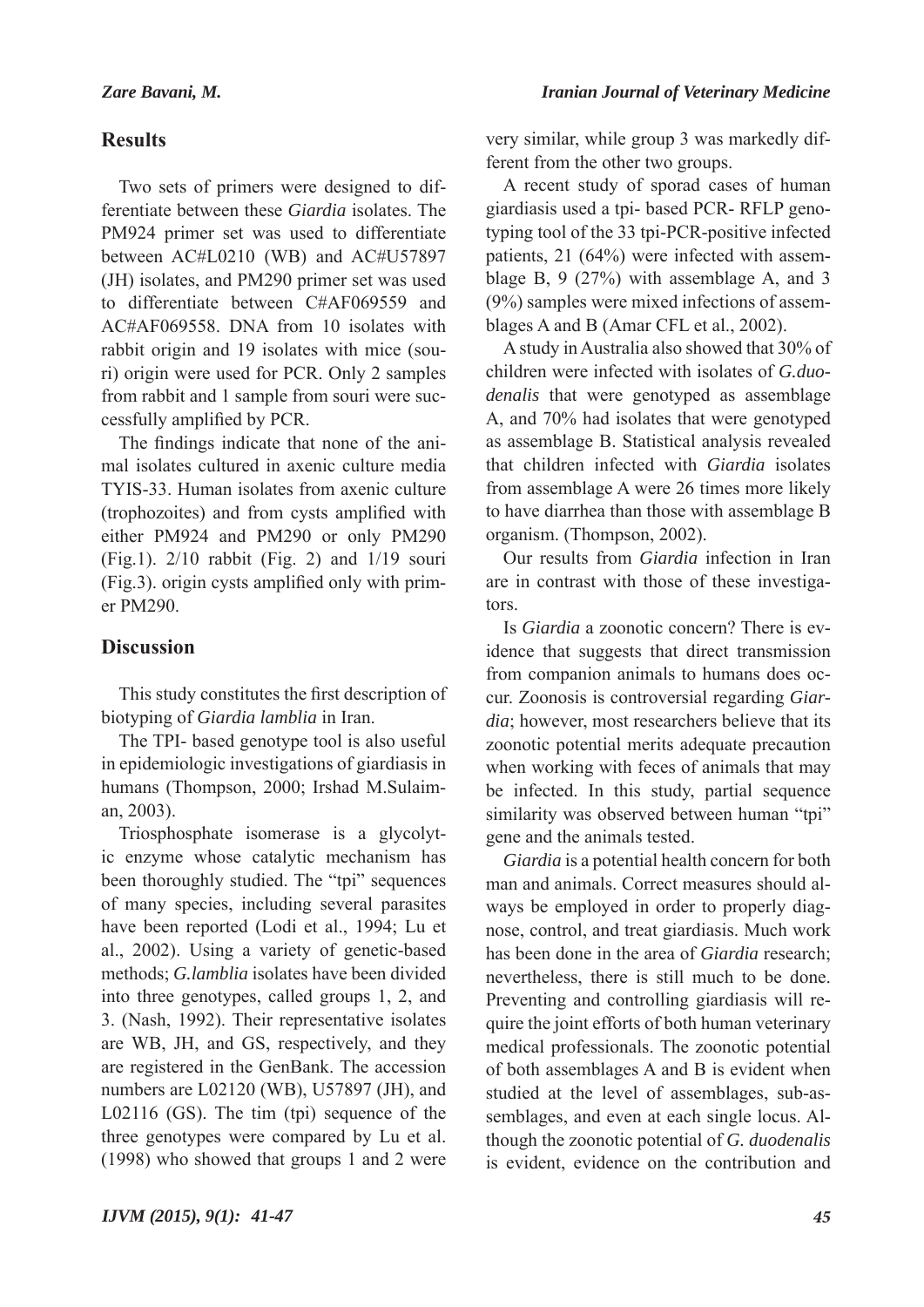### *The comparison of "tim" gene of giardia... Zare Bavani, M.*

frequency is (still) lacking. This newly developed molecular database has the potential to tackle intricate epidemiological questions concerning protozoan diseases (Sprong, 2009; van Keulen et al., 2002).

The importance of zoonotic transmission of *Giardia* spp. and similarities between human and laboratory animals such as rabbit and souri mouse is important in researches that can interfere with the culture of other organism or may infect other laboratory animals in animal house or may infect the person who works with them.

### **Acknowledgments**

The authors would like to express their gratitude to the people and research centers who helped them in performing this project: -Mrs. Farnia, Kashi Tehran University of Medical Sciences.

#### **References**

- Amar, C.F.L, Dear, P.H., Pedraza Diaz, S., 1. Looker, N., Linnane, E.M.C., Lauchlin, J. (2002) Sensitive PCR-restriction fragment length polymorphism assay for detection and genotyping of *Giardia duodenalis* in human feces. J Clin Microbiol. 40: 446-52.
- 2. Andrews, R.H., Adams, M., Boreham, P.F.L., Mayrhofer, G., Meloni, B.P. (1989) *Giardia intestinalis*: electrophoretic evidence for a species complex. Int J Parasitol. 19: 183-196.
- Andrews, R.H., Chilton, N.B., Mayrhofer, G. 3. (1992) Selection of specific genotypes of *Giardia intestinalis* by growth in vitro and in vivo. Parasitology. 105: 375-386.
- 4. Buret, A., (1994) Pathogenesis-how does Giardia cause disease? In: *Giardia*: From Mol Dis. CAB, Wallingford. Thompson, R.C.A, Reynoldson, J.A, Lymbery, A.J. (eds). p. 293-315.
- 5. Cacciò, S.M., Ryan, U. (2008) Molecular epidemiology of giardiasis. Mol Biochem Parasitol. 160: 75-80.
- 6. Cedillo-Rivera, R., Enciso-Moreno, J.A., Mar-

tinez- Palamo, A., Ortega Pierres, G. (1989) *Giardia lamblia* isoenzyme analysis of 19 axenic strains isolated from symptomatic and a symptomatic patients in Mexico. Trans R Soc Trop Med Hyg. 83: 644-6.

- Farthing, M.I.G. (1994) Giardiasis as a dis-7. ease. In: Giardia: from Molecules to Disease. Thompson, R.C.A., Reynoldson, J.A., Lymbery, A.J. (eds.). CAB International, Wallingford, UK. p. 15-37.
- 8. Filice, F.P. (1952) Studies on the cytology and life history of *Giardia* from the laboratory rat. Univ Calif Berkeley Publ Zool. 57:53-146.
- Gilman, R.H., Marquis, G.S., Miranda, E., 9. Vestegui, M., Martinez, H. (1988) Rapid reinfection of *Giardia lamblia* after treatment in a hyper endemic thind world community. Lancet. 13: 343-345.
- 10. Homan, W.L., Enckevort, F.H.S., Limper, L., Eys, G.J.J.M., van, Schoone, G.J., Kasprzak, W., Majewska, A.C., Knapen, F. van. (1992) Comparison of *Giardia* isolates from different laboratories by isoenzyme analysis and recombinant DNA probes. Parasitol Res. 78: 316-323.
- 11. Homan, W.L., Gilsing, M., Bentala, H., Limper, L., Knapen van, F. (1998) Characterization of *Giardia duodenalis* by polymerase-chain-reaction fingerprinting. Parasitol Res. 84: 707- 714.
- 12. Hopkins, R.M., Meloni, B.P., Groth, D.M., Wethorall, J.D., Reynoldson, S.A., Thompson, R.C.A. (1997) Ribosomal RNA sequencing reveals differences between the genotypes of *Giardia* isolates recovered from humans and dogs living in the same locality. J Parasitol. 83: 44-51.
- 13. Sulaiman, I.M., Fayer, R., Bern, C., Gilman, R.H., Trout, J.M., Schantz, P.M., Lal, A.A., Xiao, L. (2003) Triosephosphate isomerase gene characterization and potential zoonotic transmission of *Giardia duodenalis*. Emerg Infect Dis. Nov. 9: 1444–1452.
- 14. Kappus, K.D., Lundgren, R.G.Jr., Juranek, D.D., Robert, S.M., Spencer, H.D. (1994) Intestinal parasitism in the United States: Up-